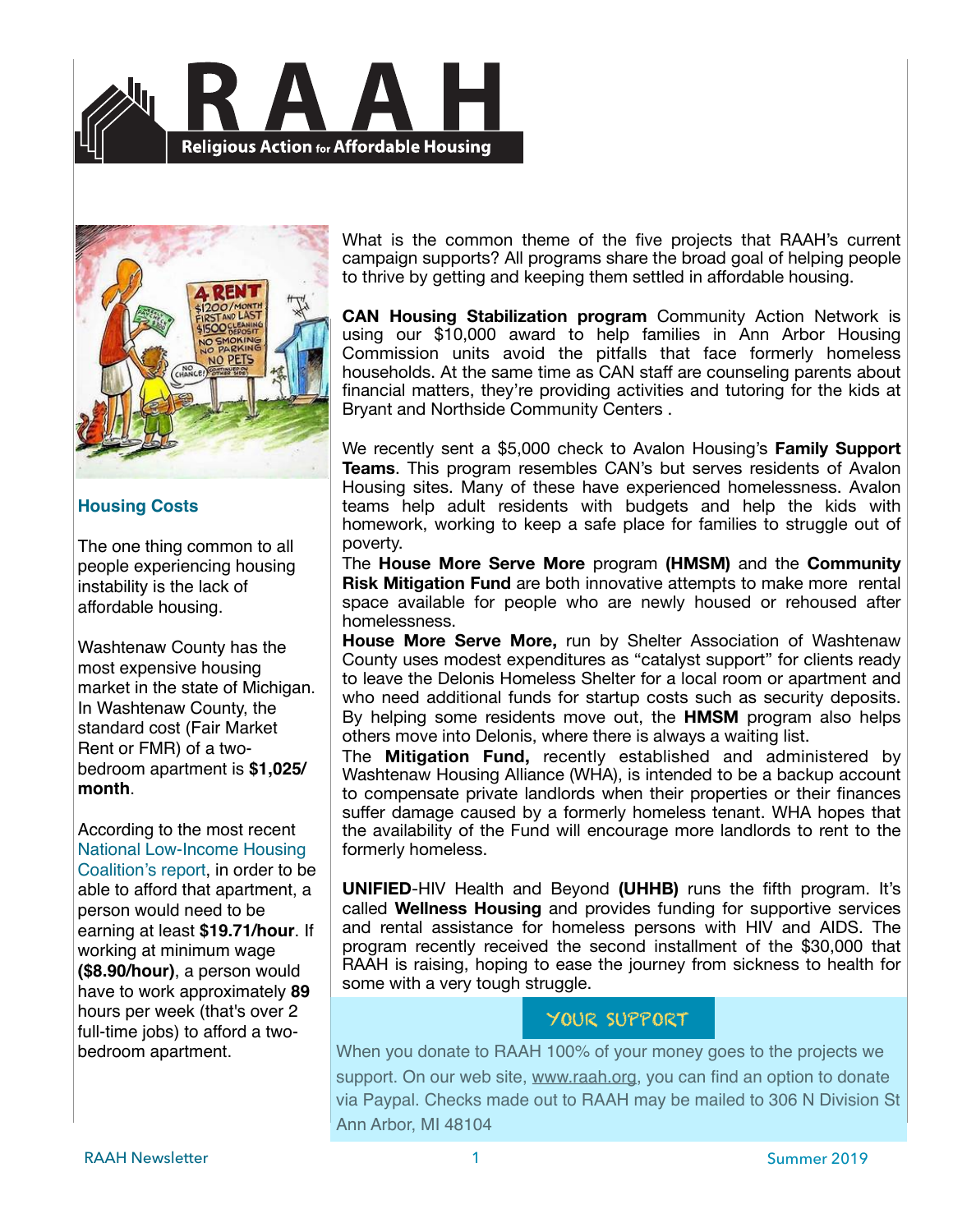## News Briefs



Housing Access for Washtenaw County recently welcomed Eric Hendershot as their new HAWC Coordinator. Eric continues at the Salvation Army Staples Shelter. HAWC is the central intake organization for individuals and families who are homeless or at-risk of homelessness in Washtenaw County.

The central intake is the single point of entry for all the emergency shelters and housing resources that are available to serve people experiencing homelessness in the county. Residents of Washtenaw County may call HAWC for housing assistance, information and/or referral. Please note: there is a severe shortage of housing

resources in Washtenaw County.

HAWC is not able to help all people who are experiencing a housing crisis.

Those experiencing a housing

crisis or homeless can call:

(734) 961-1999.

# Advocacy – It Matters Now, More Than Ever!

By Amanda Carlisle

**Ad**vocacy by residents and community stakeholders is needed now, more than ever. Every government supported program, from healthcare to housing, seems to be under attack. A few years back many of us in non-profit and human services sectors joined forces to fight in favor of preserving the Affordable Care Act (ACA), when the current administration threatened to dismantle it. We shared stories with the hashtag #ThanksACA – about how the Affordable Care Act (ACA) had helped so many Americans get healthcare coverage and thus improve their lives. Our efforts helped protect"Obamacare".

Today, I am writing to tell you that our efforts to increase affordable housing options throughout Washtenaw County – and specifically the City of Ann Arbor – are becoming increasingly difficult and yet so necessary. As the Executive Director of the Washtenaw Housing Alliance (WHA), which leads affordable housing advocacy and education efforts, I urge you, "Get involved. Advocate for housing."

Why am I feeling this increased sense of urgency? Our county still is failing to meet goals set out in the County Office of Community & Economic Development's (OCED) 2015 Affordable Housing & Economic Equity Analysis Report. The aim was to increase the number of affordable housing units annually. However, we have seen a loss of many affordable housing units over the past two years. Recently, Ann Arbor City Council voted down the proposed west side development Lockwood of Ann Arbor,. It would have provided over 40 units of affordable housing dedicated for lowincome seniors. Last November, City of Ann Arbor residents voted to support the ballot initiative "prop A." This essentially forced the City to end negotiations with Core Spaces whose proposed development on the "Library Lot" in downtown Ann Arbor that would have meant \$5 million for the City's Affordable Housing Trust Fund. These are just two examples but there are many more where our community is falling short of providing enough resources and effective policies to advance our own affordable housing goals.Here are ways you can take action now:

- Engage in public discussions about affordable housing needs
- Attend meetings when developments are in front of government bodies
- Support developments that provide dedicated affordable housing units;
- Attend events that affordable housing entities hold to raise awareness about affordable housing needs
- Help support non-profit housing providers;
- Speak with fellow citizens about the need for more affordable housing units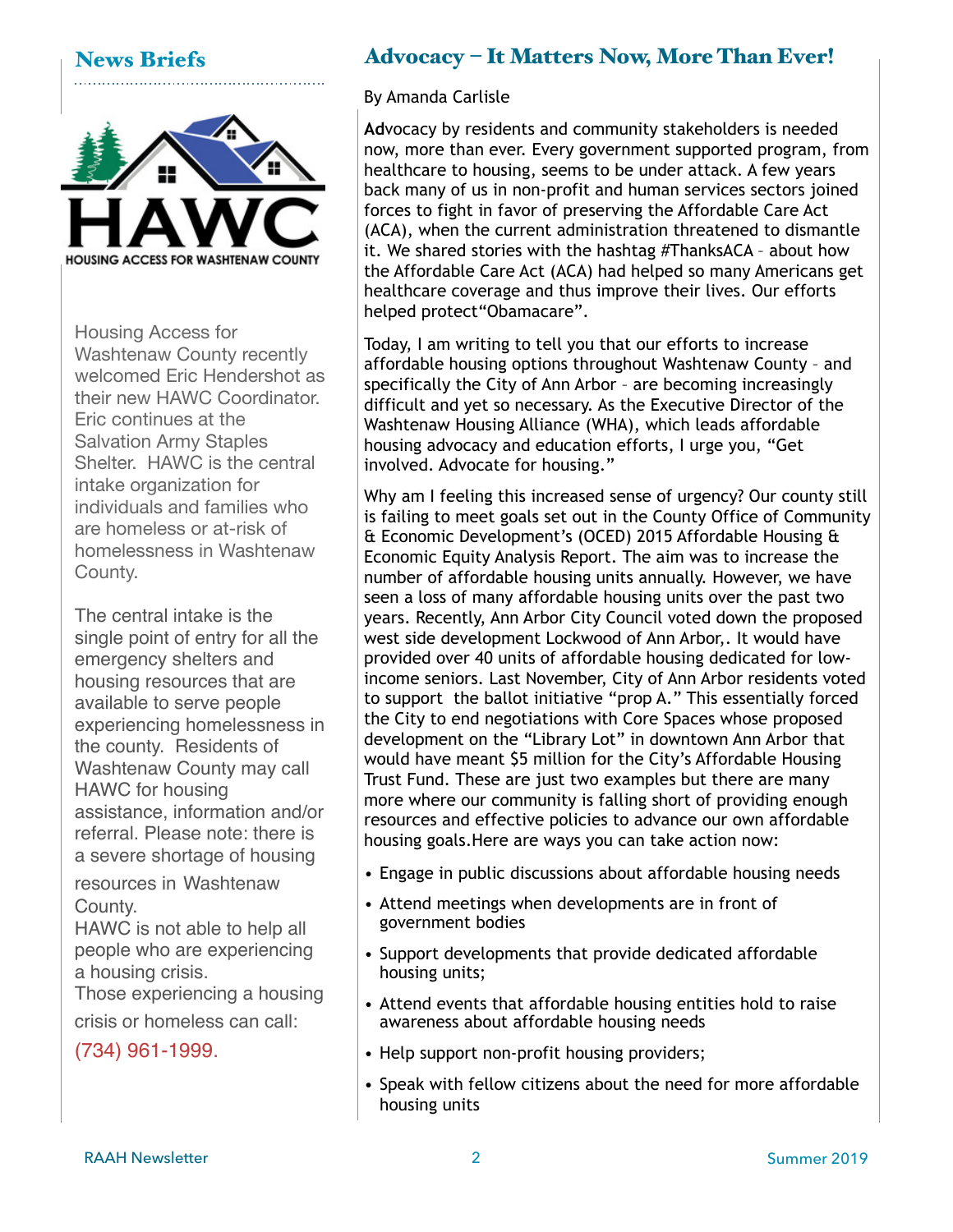#### Advocacy, cont

There are many ways you can get involved.if you want to learn more about advocacy opportunities, please sign-up for the Washtenaw Housing Alliance's newsletter at [www.whalliance.org](http://www.whalliance.org) and/or follow us on Facebook at [https://www.facebook.com/](https://www.facebook.com/washtenawhousingalliance/) [washtenawhousingalliance/](https://www.facebook.com/washtenawhousingalliance/).

The WHA sites list local events concerning housing issues, describes emerging programs and policies and offers ways for ordinary citizens to promote development of affordable and supportive housing.

### **RAAH about Town**

Members of our board have been attending meetings to raise awareness of the housing crisis. The AA News quoted Jim Mogensen speaking of the urgent need for housing at a Democratic Socialist sponsored discussion. Mary Wakefield and Joyce Deren have attended Ann Arbor City Council sessions to address the latest concerns over the allocation of new bond funding. Also RAAH sent letters to join the voices of many others to prompt the Council to maintain the original affordable housing funds. This is one victory after some disappointing Council decisions to limit multi-family housing near the Stadium and to maintain restrictions on Accessory Dwelling Units. On May 20, two of us went to hear the results of the winter Point in Time count of the county unsheltered . It's down! We continue to address local congregations on our mission to expand affordable housing .



Washtenaw County is very close to achieving an end to veteran homelessness. When we say "end" homelessness, we mean that we strive to make homelessness rare, brief and one-time for each person who experiences it. A national agency will certify a community that can meet this target. Locally, WHA leads the Washtenaw County **Built for Zero** initiative working closely with partner county agencies, To be certified the community must demonstrate the capacity to do the following:

- Identify and engage people at risk or experiencing homelessness
- Prevent homelessness: intervene to keep people from losing their housing and divert people from the homeless services system
- Access to Shelter and Services: Provide people experiencing homelessness with immediate access to shelter and crisis services without barriers to entry
- Permanent, Stable Housing: Quickly connect people experiencing homelessness to housing assistance and services tailored to their unique needs and strengths to help them achieve and maintain stable housing.

We hope everyone in our community gets involved to help us achieve these milestones toward ending veteran homelessness. Our homeless system of care needs landlords who are willing to rent to veterans who have experienced homelessness and may have some challenges to obtaining housing. We need resources, to help veterans obtain housing and help them with basic furnishings. RAAH is helping WHA with a contribution of \$5,000 to start a mitigation fund to help encourage landlords by offsetting their concerns in offering rentals to tenants whom they consider a risk. RAAH's grant to the Shelter Association also helps with funding damage deposits and furnishings for new renters. We need employers who are willing to offer a job to a willing veteran. And for the longer-term, we need advocates who are willing to fight for more affordable housing in our community. *Will you join us in this effort to end veteran homelessness?* 

*Amanda Carlisle*

RAAH Newsletter 3 Summer 2019